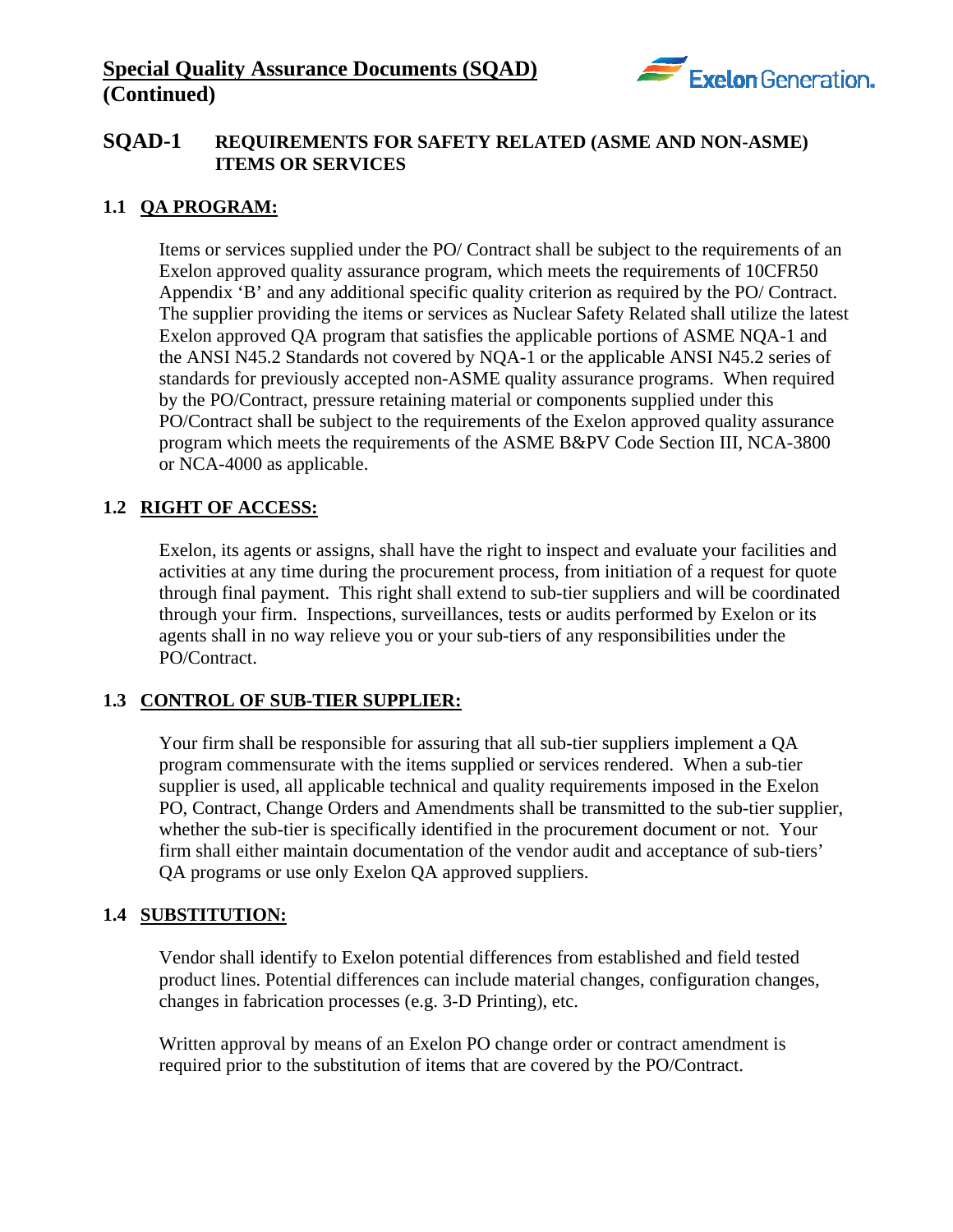#### **1.5 DEDICATION OF COMMERCIAL GRADE ITEMS:**

- 1.5.1 The requirements of this section apply to items procured as commercial grade, which are dedicated by the supplier and provided to Exelon as nuclear safety related items (QL-1). This includes items provided as dedicated parts as well as items which are part of a safety related component that are needed for the component to perform its safety related function. The requirements of this section apply to items meeting the definition of Commercial Grade Item (CGI) contained in 10CFR Part 21.
- 1.5.2 The supplier's written Quality Assurance Program shall include following controls for dedicating commercial grade items for safety related use.
	- A. Requirements shall be established and documented to assure that the purchased item will perform its intended safety function. (requirements may include material specifications, dimensions, etc.). Qualified personnel shall establish requirements in the supplier's quality or engineering organization.
	- B. Applicable requirements shall be included in the procurement document to the sub-tier.
	- C. One or more of the following methods shall be identified and implemented to assure that the item ordered meets the established requirements:
		- (1) A Certificate of Compliance or other documentation from the supplier attesting to the fact that specified requirements has been met (this is only acceptable where the sub-tier has been audited, or where there is some other method validating the sub-tier's certification process).
		- (2) Inspections and/or tests upon receipt, during the manufacturing process, or upon completion of the manufacturing process. Inspections and/or tests shall reasonably assure that established requirements are verified and that the item will meet its intended safety function.
		- (3) Documented source surveillance or inspection performed by qualified personnel. Such source surveillance/inspection shall encompass those manufacturing and assembly steps and/or inspections or tests which assure that the item will perform its intended safety function (or meet the specified requirements).
		- (4) Sub-tier supplier history of supplying acceptable items. The supplier/item performance history method shall not be used as the only method of acceptance unless the historical record is based on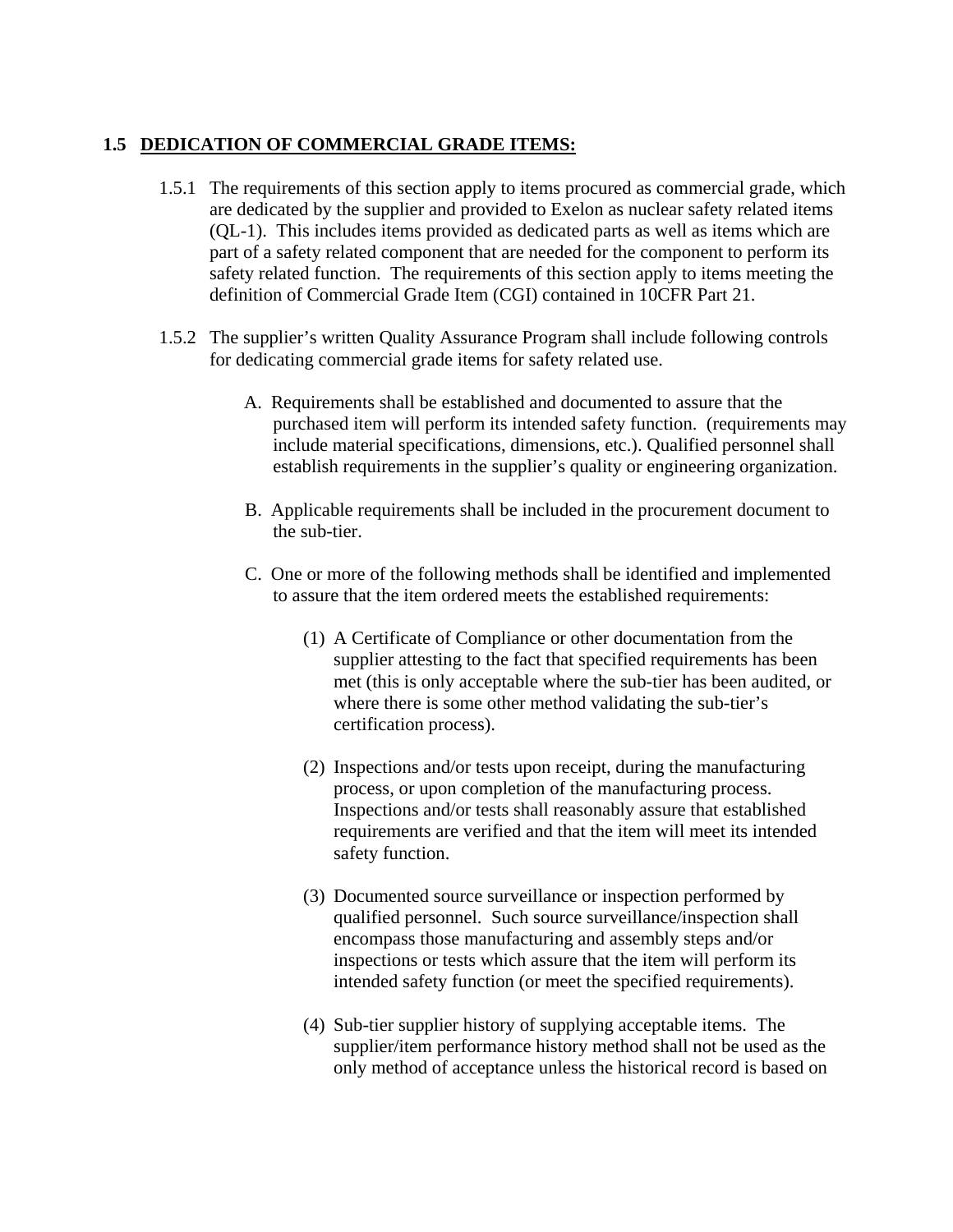industry-wide performance data that is directly applicable to the item has intended function. Some forms of acceptable supplier/item performance data of historical performance may be compiled utilizing monitored performance of the item, industry product tests, certification to national codes and standards (non-nuclear specific), and other industry records or data bases. Such performance data must be evaluated and results documented to describe the basis for such acceptance.

**Note**: Any sub-tier organization that performs any of the dedication activities for a commercial grade item shall have a Quality Assurance program that implements the applicable requirements of 10CFR50 Appendix B.

# **1.6 RECORDS**

- 1.6.1 All records/drawings shall reference or be traceable to the Exelon PO/Contract. Records of inspection or test shall, as a minimum:
	- A. Identify the inspector or data recorder
	- B. The type of observation
	- C. The results
	- D. The acceptability
	- E. The action taken in connection with any discrepancies noted
	- F. Identify the affected drawings
- 1.6.2 Records shall be produced and retained in a manner which is consistent with applicable codes, standards, specifications and contract requirements. These records shall be maintained in facilities that provide a suitable environment to prevent loss through deterioration, pilferage, or mishandling. Records/drawings shall be of sufficient quality to be microfilmed and to be reproduced legibly from microfilm.
- 1.6.3 All records/drawings, including those from sub-tier suppliers, shall be dated, and bear the title and signature of the qualified individual who is attesting to the authenticity of the record content**.**
- 1.6.4 Documentation that is not required to be submitted to Exelon shall be retained by the supplier for the period that is consistent with the supplier's record/drawing retention requirements. QA records/drawings shall not be destroyed without prior written permission from Exelon.
- 1.6.5 Quality assurance records maintained by a supplier shall be accessible to Exelon for the life of the items involved, or until turnover of these records to Exelon at the end of the required retention period.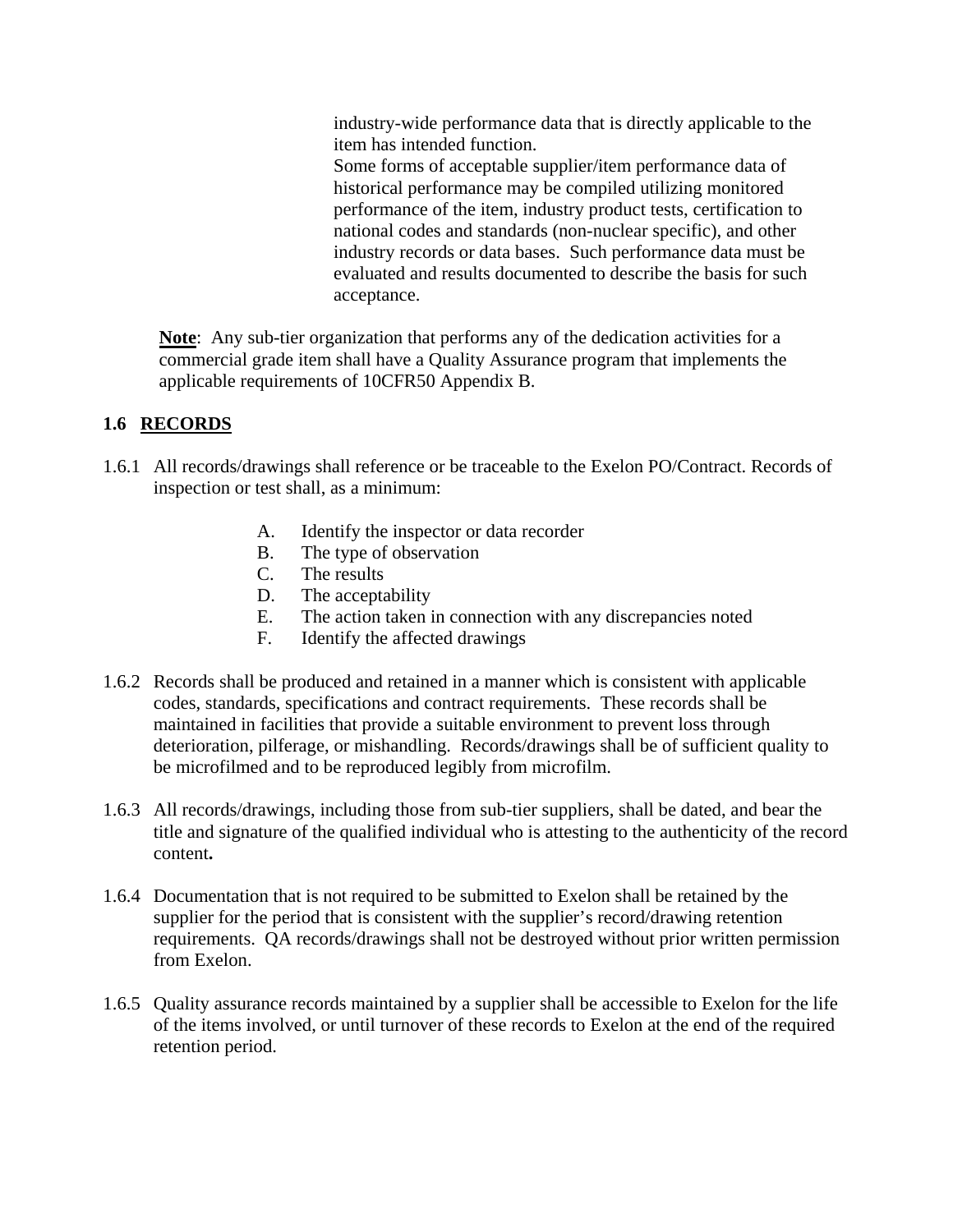## **1.7 NONCONFORMANCE REPORTING**

- 1.7.1 Items and services, which do not conform to Exelon PO/Contract requirements, shall be documented on the Supplier Deviation Notice (SDN) system and forwarded to the Exelon procurement agent. The SDN shall include a recommended corrective action together with adequate information for Exelon evaluation. This documentation shall be forwarded to the Exelon procurement agent. As minimum, the following type of nonconformance must be submitted for Exelon evaluation:
	- A. Technical or material requirements are violated.
	- B. Requirements in supplier documents which have been approved by the purchaser are violated.
	- C. Nonconformances that would affect the quality of the item and the function of its safety-related features. In cases where the supplier cannot make this determination, the nonconformance shall be submitted to Exelon. All Non-conformances, which have been dispositioned by the supplier as "Use as-is" or "Repair", require Exelon approval if they meet any of the following conditions:
		- The supplier has violated a technical or material requirement, or
		- The supplier has violated a requirement in supplier documents, which have been approved by the Company, or
		- The supplier cannot correct the nonconformance by continuation of the original manufacturing process or by rework, or
		- The item does not conform to the original procurement requirement even though the item can be restored to a condition such that the capability of the item to function is unimpaired.
		- Company disposition of supplier recommendations.
		- Verification of disposition for nonconformances.
		- Maintenance of records for supplier nonconformances
- 1.7.2 The supplier shall not furnish or deliver any item or service to Exelon until all Supplier Deviation Notices associated with the item or service has been dispositioned and incorporated into the PO/Contract via Change order or Amendment.

# **1.8 MARKING IDENTIFICATION**

Items furnished shall be marked in accordance with PO/Contract requirements and/or Codes, Standards or Specifications referenced in the PO/Contract. Marking shall be directly traceable to certifications required by PO/Contract. If no marking requirements are identified, the items shall be marked according to the supplier's QA program which has been approved by Exelon's Supplier Evaluation Services.